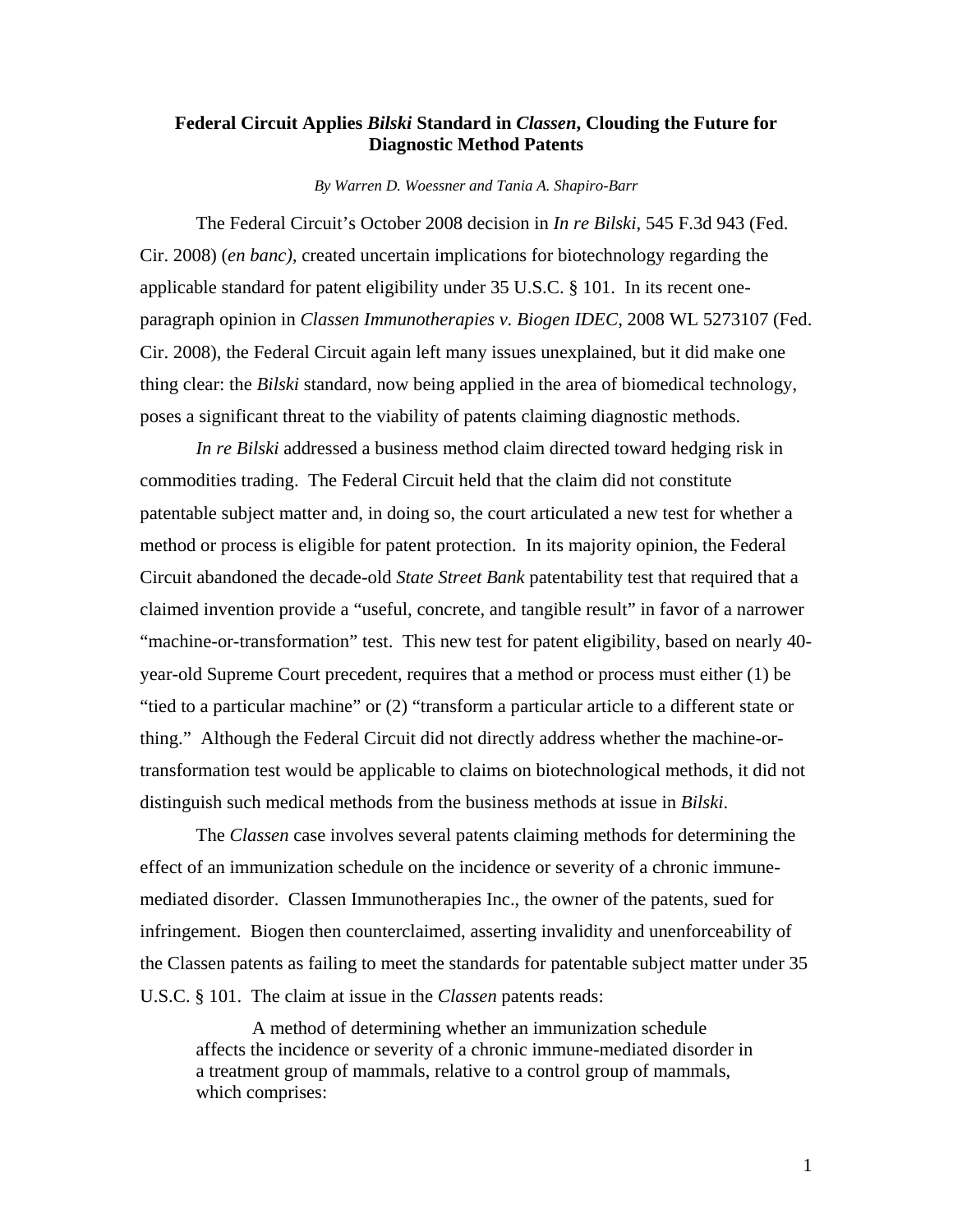immunizing mammals in the treatment group of mammals with one or more doses of one or more immunogens, according to said immunization schedule, and

comparing the incidence, prevalence, frequency or severity of said chronic immune-mediated disorder or the level of a marker of such a disorder, in the treatment group, with that in the control group.

Affirming the lower court's grant of summary judgment in favor of Biogen, the Federal Circuit merely stated, "[i]n light of our decision in *In re Bilski*,…we affirm….Dr. Classen's claims are neither 'tied to a particular machine or apparatus' nor do they 'transform a particular article into a different state or thing.'"

 However, viewed from the standpoint of a medical researcher, the *Classen* claim would indeed satisfy the machine-or-transformation test. The step of "immunizing mammals," as recited in the *Classen* claim, entails the transformation of mammals from a nonimmune state to an immune state. More particularly, the process of immunization, also known as vaccination, involves the transformation of naïve immune cells into mature immune cells.

When a mammal is vaccinated, a small amount of a "non-self" antigen (or immunogen), typically derived from a disease-causing organism, is introduced into the mammal's system. Upon encountering the non-self antigen, naïve T cells (a type of immune cell) are transformed into mature T cells. Mature T cells either act directly to eliminate the non-self antigen, or they effect the transformation of naïve B cells (another type of immune cell) into active B cells. Active B cells produce antibodies that attack the non-self antigen. Once B cells and T cells have been activated, some are transformed into memory cells. Memory cells serve throughout the lifetime of the mammal as reserve forces ready to attack a previously-encountered antigen. In this way, the immune response to a second and subsequent exposure to an antigen is faster and stronger, which is the purpose of immunization.

 As it would be viewed by an immunologist, the immunization process is, in fact, a process of biotransformation. Naïve B cells and T cells are transformed into mature B cells and T cells. Some mature B cells and T cells are transformed into memory cells. The vaccinated mammal is transformed from a nonimmune state to an immune state. This series of transformations certainly appears to fulfill the *Bilski* machine-or-

2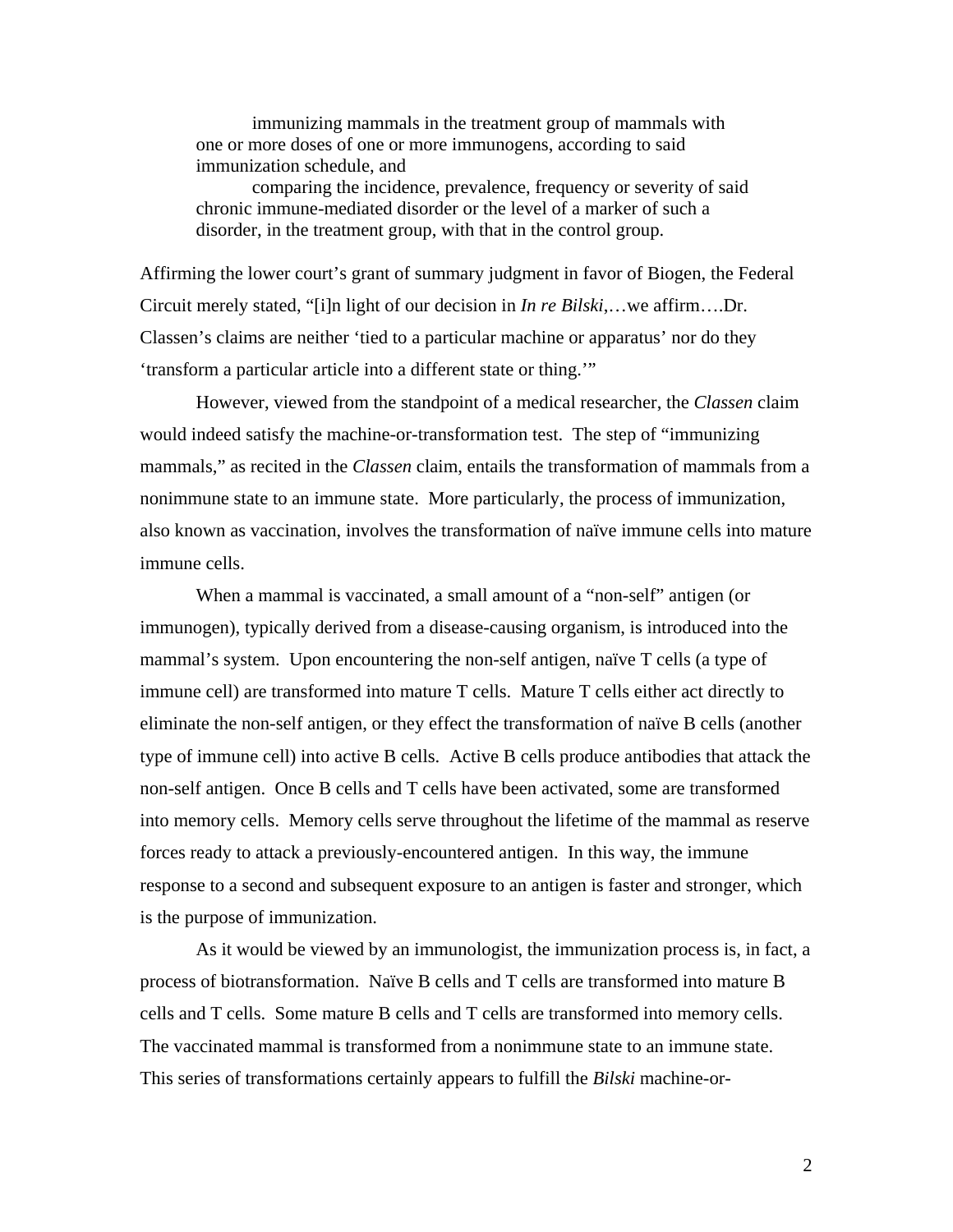transformation test, despite the Federal Circuit's summary opinion to the contrary in *Classen*.

 Although *Classen* is a non-precedential opinion, the larger issue of how the *Bilski*  standard should be applied to biotechnological methods generally, and to diagnostic methods in particular, is currently in flux. At least in the case of diagnostic methods, the *Bilski* machine-or-transformation test may require modification and/or clarification if it is to be reasonably applied in this area in the future. Like the claims in *Classen*, many diagnostic methods are not tied to a machine to the extent that the type of machine would be recited in the claim as a matter of course. Furthermore, although the *Classen* claims did involve a transformation, many diagnostic method claims do not require the conversion of substance A into substance B.

For example, consider claims to a simple blood test in which the presence of a particular substance predicts or diagnoses a disease. Such is the case for several existing patents claiming screening methods for BRCA breast cancer genes. The claims involve "comparing" genetic sequences and "diagnosing" the presence of mutations. Neither of these steps explicitly involve a machine or transformation, unless the isolation and analysis of nucleic acid from the subject is considered per se to be transformative, or to necessarily involve complex sequencing instruments. Indeed, the argument can be made that a comparison/diagnostic process involving 1) denaturing isolated DNA (converting double-stranded DNA to single-stranded DNA) and 2) incubating the DNA with a labeled probe that will hybridize (bind) to a target sequence of DNA (e.g. a mutation within the BRCA gene), surely involves transformation of matter from one state to another. However, courts may not recognize a molecular transformation such as this, or they may not consider it "central to the purpose of the claimed process," as required by *Bilski*. Thus, *Bilski* could turn out to be quite problematic for comparison-type diagnostic claims. Without some modification or clarification of the *Bilski* standard, medically important diagnostic claims, such as those involving methods of screening for genes linked to specific disorders, could easily be deemed unpatentable subject matter.

Loss of patent protection for diagnostic methods could ultimately discourage innovation and investment in biomedical research involving a host of diseases. Not only would this be a tremendous loss to society, but it would also be contrary to the purpose of

3